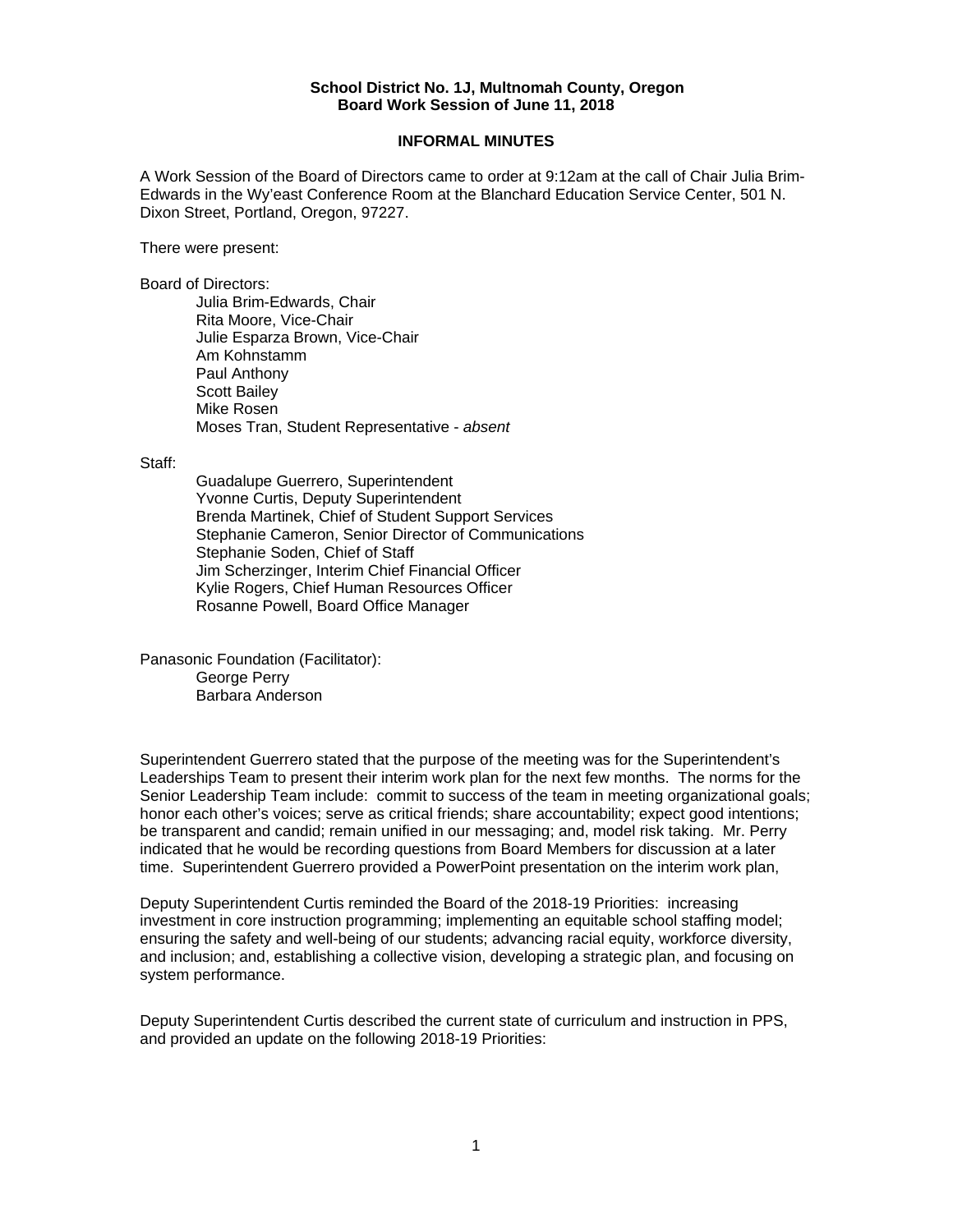Increasing Investment in Core Instructional Programming

- Guaranteed and Viable Curriculum (GVC) through comprehensive core curriculum
- Professional Development (PD) for administrators, teachers, and support staff
- Comprehensive assessment system and data platforms
- Restructuring the Office of Teaching and Learning (OTL)
- Teaching and Learning Partnerships

Implementing an Equitable School Staffing Model

- Staying the course
- Restructuring school leadership to support schools
- Assigning principals and vice principals intentionally
- On track with the opening new middle schools

Ms. Martinek provided an update on the following 2018-19 Priority:

Ensuring the Safety and Well-being of our Students

- Multi-tiered Systems of Support (MTSS)
- Student threat assessment
- Mental Health (MH) supports
- Drug and alcohol continuum of care plan

At 11:04am, the Board took a 15 minute break.

Ms. Soden provided additional information on the following 2018-19 Priority:

Ensuring the Safety and Well-being of our Students

- Bond health and safety
- School safety, security and emergency preparedness
- Title IX, Complaint Process, and Whitehurst Report Recommendations

Superintendent Guerrero provided an update on the following 2018-19 Priority:

Advancing Racial Equity, Workforce Diversity and Inclusivity

- Creating a Racial Equity Advisory Council
- Improving achievement for historically underserved students
- Strengthening our impact-driven, culturally responsible community partnerships
- Developing and implementing a talent diversity strategy

Superintendent Guerrero provided an update on the following 2018-19 Priority:

Establishing a Vision, Developing a Strategic Plan and Focusing on System Performance

- Establishing organizational systems, structures, and protocols
- Developing strategic communications and community engagement plans
- Establishing a data-driven, continuous improvement culture
- Launching a visioning and strategic planning process

Superintendent Guerrero presented preliminary information on beginning the visioning process. The guiding question for visioning is: *"how might we reimagine public schools for the next generation of Portlanders?"*